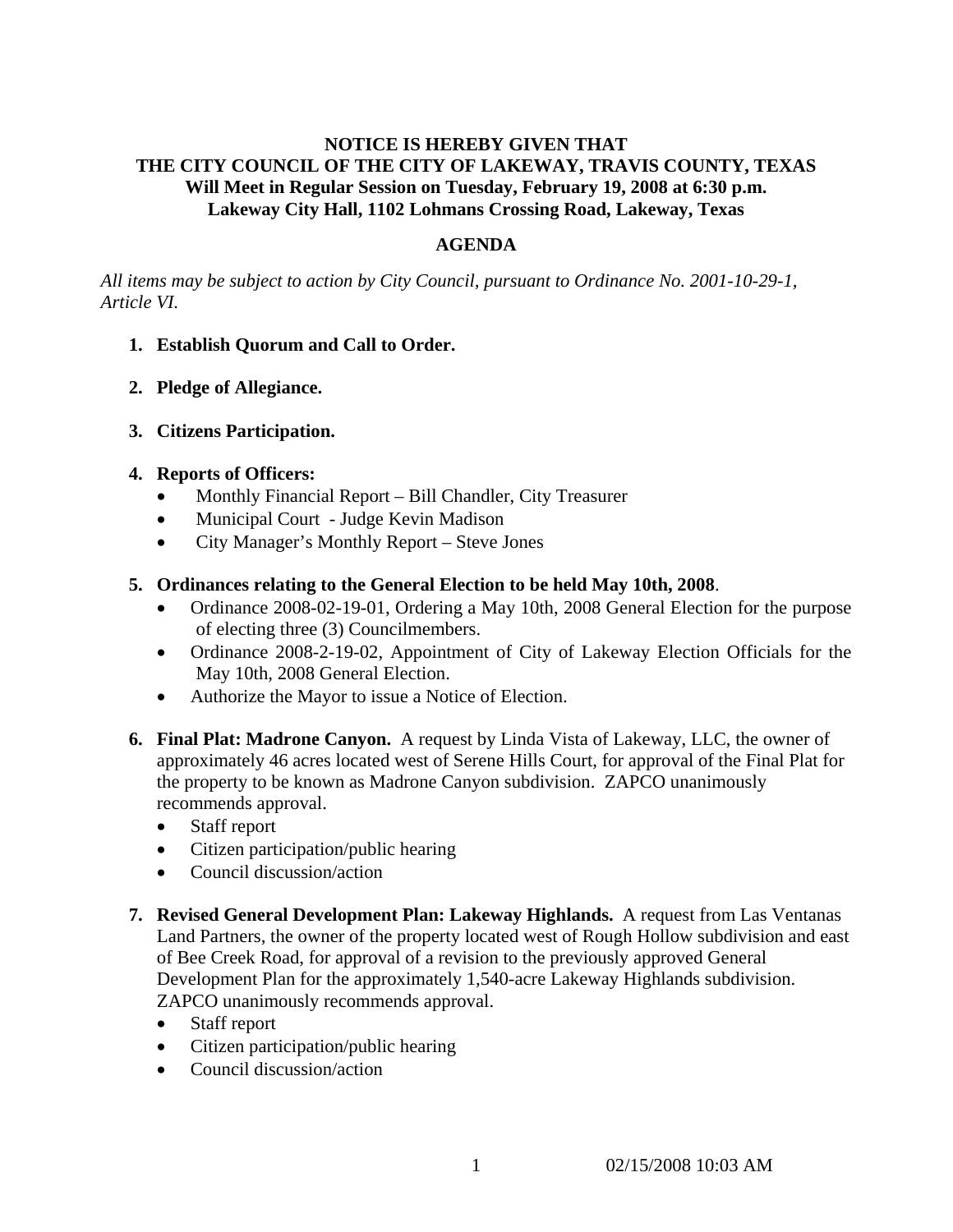- **8. Annexation: Lakeway Highlands Irrigation Lot.** A petition from Las Ventanas Land Partners, the owner of approximately 163 acres located west of Rough Hollow subdivision, south of Highlands Boulevard and east of Bee Creek Road, to annex the tract into the City of Lakeway. ZAPCO unanimously recommends approval.
	- Staff report
	- Citizen participation/public hearing
	- Council discussion/action
- **9. Zoning: Lakeway Highlands Irrigation Lot.** A request from Las Ventanas Land Partners, the owner of approximately 163 acres located west of Rough Hollow subdivision, south of Highlands Boulevard and east of Bee Creek Road, for zoning of "GUI, Governmental, Utility and Institutional" for the tract. ZAPCO unanimously recommends approval.
	- Staff report
	- Citizen participation/public hearing
	- Council discussion/action
- **10. Final Plat: Lakeway Highlands Irrigation Lot.** A request from Las Ventanas Land Partners, the owner of the property located west of Rough Hollow subdivision, south of Highlands Boulevard and east of Bee Creek Road, for approval of the Final Plat for the approximately 300-acre Lakeway Highlands Irrigation lot. ZAPCO unanimously recommends approval.
	- Staff report
	- Citizen participation/public hearing
	- Council discussion/action
- **11. Annexation: Lakeway Highlands Phase 1 Section 3 and Phase 1 Section 4.** A petition from Las Ventanas, the owner of approximately 22.08 acres located west of Rough Hollow subdivision and north of Highlands Boulevard, to annex the tract into the City of Lakeway. ZAPCO unanimously recommends approval.
	- Staff report
	- Citizen participation/public hearing
	- Council discussion/action
- **12. Zoning: Lakeway Highlands Phase 1 Section 3.** A request from Las Ventanas Land Partners, the owner of approximately 22.08 acres west of Rough Hollow subdivision and north of Highlands Boulevard, for zoning of "R-3, Single Family Residential" and "GB, Greenbelt" for the tract. ZAPCO unanimously recommends approval.
	- Staff report
	- Citizen participation/public hearing
	- Council discussion/action
- **13. Final Plat: Lakeway Highlands Phase 1 Section 3.** A request from Las Ventanas Land Partners, the owner of the property located west of Rough Hollow subdivision and north of Highlands Boulevard, for approval of the Final Plat for the approximately 22-acre Lakeway Highlands Phase 1 Section 3 subdivision. ZAPCO unanimously recommends approval.
	- Staff report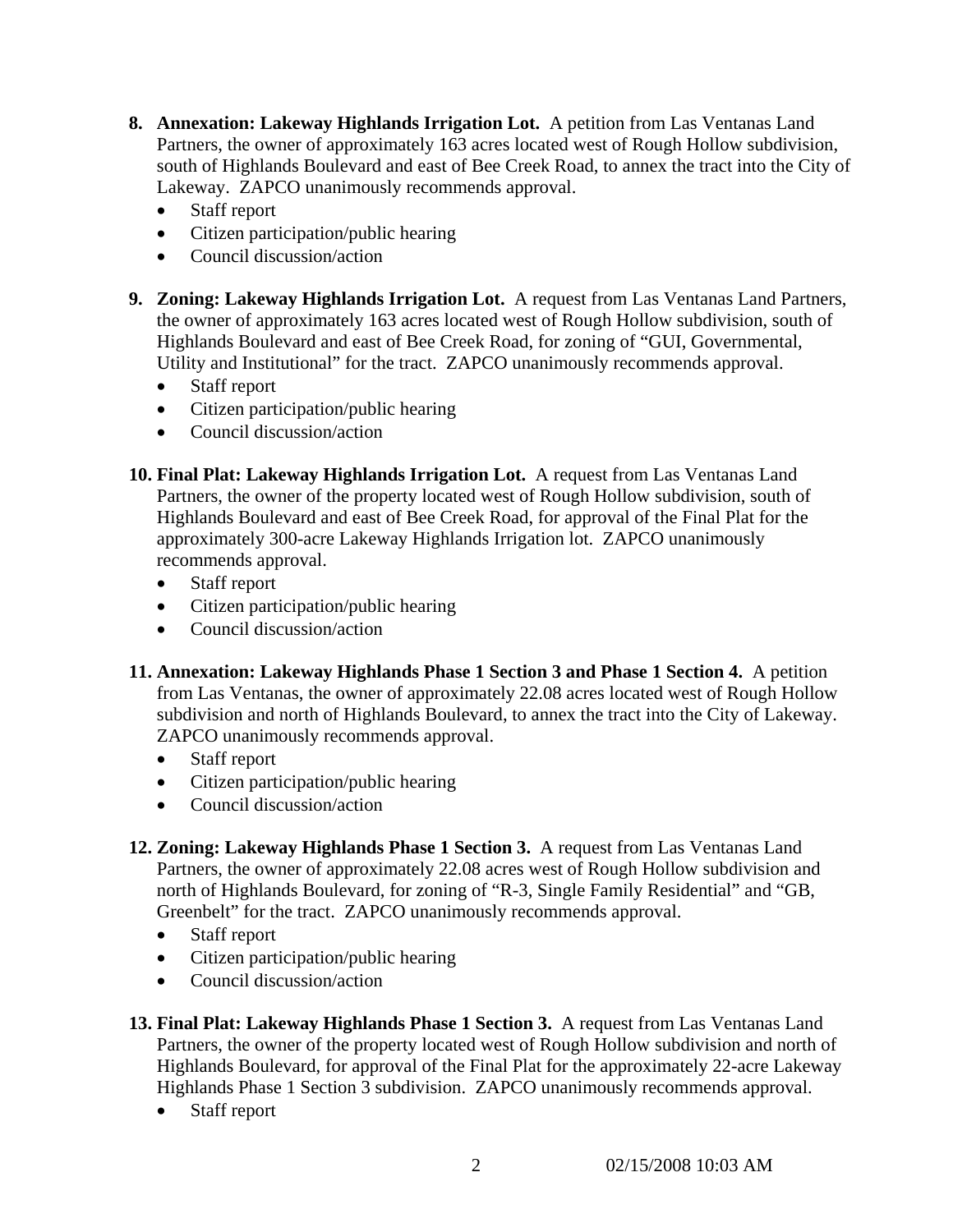- Citizen participation/public hearing
- Council discussion/action

**14. Zoning: Lakeway Highlands Phase 1 Section 4.** A request from Las Ventanas Land Partners, the owner of approximately 14.5 acres west of Rough Hollow subdivision and north of Highlands Boulevard, for zoning of "R-1\*, Single Family Residential" for the tract. ZAPCO unanimously recommends approval.

- Staff report
- Citizen participation/public hearing
- Council discussion/action
- **15. Final Plat: Lakeway Highlands Phase 1 Section 4.** A request from Las Ventanas Land Partners, the owner of the property located west of Rough Hollow subdivision and north of Highlands Boulevard, for approval of the Final Plat for the approximately 14.5-acre Lakeway Highlands Phase 1 Section 4 subdivision. ZAPCO unanimously recommends approval.
	- Staff report
	- Citizen participation/public hearing
	- Council discussion/action
- **16. Zoning Ordinance Amendment.** A proposed amendment to the Zoning Ordinance requiring Special Use Permits for all proposed drive-through facilities located in C-1 and C-2 zoning districts. ZAPCO unanimously recommends approval.
	- Staff report
	- Citizen participation/public hearing
	- Council discussion/action
- **17. Development Ordinance Amendment.** A proposed amendment to the Development Ordinance providing an expiration date for permits that were approved prior to May 11, 2000 and for which no progress has been made toward completion. ZAPCO unanimously recommends approval.
	- Staff report
	- Citizen participation/public hearing
	- Council discussion/action
- **18. Approve a policy** regarding expenditures from the city's Capital Reserve Fund.
	- Report by Councilmember Alan Tye
	- Citizen participation
	- Council discussion/action

**CONSENT AGENDA: All items may be approved by one Council vote. Members of the Council may pull items from the consent agenda for discussion.** 

**19. Approve the appointment** of Andra Streety as the city's Parks and Recreation Director.